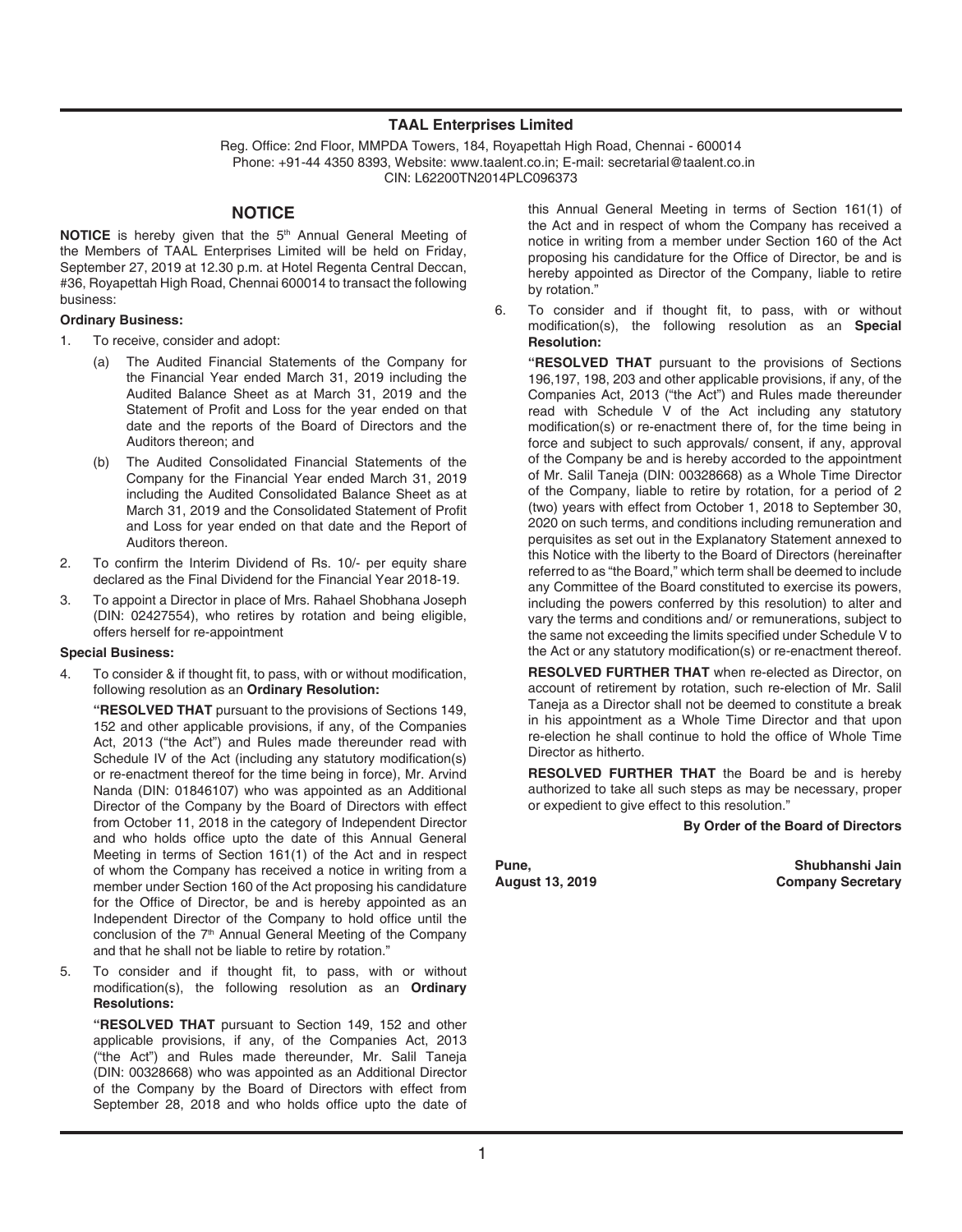## **NOTES:**

- 1. The information required to be provided under the SEBI (Listing Obligations and Disclosure Requirements) Regulations, 2015 (Listing Regulations), regarding the Directors who are proposed to be appointed and the relative Explanatory Statement and reasons for the proposed Special Business stated pursuant to Section 102 of the Companies Act, 2013 ('Act') are annexed.
- 2. **A Member entitled to attend and vote at the Annual General Meeting ('AGM') may appoint a proxy to attend and vote on a poll on his behalf. A proxy need not be a Member of the Company.** A person can act as proxy on behalf of Members not exceeding 50 and holding in the aggregate not more than 10% of the total Equity Share Capital of the Company. Any Member holding more than 10% of the total Share Capital of the Company may appoint a single person as proxy and in such a case, the said person shall not act as proxy for any other person or Member. The Proxy Form duly stamped and executed in order to be effective must reach, the Registered office of the Company not less than 48 hours before the commencement of the AGM.
- 3. Corporate members are requested to send a duly certified copy of the Board Resolution authorizing their representatives to attend and vote at the AGM.
- 4. The Register of Directors and Key Managerial Persons and their shareholding, maintained under Section 170 of the Companies Act, 2013, will be available for inspection by the Members at the AGM.
- 5. The Register of Contracts or Arrangements in which Directors are interested, maintained under Section 189 of the Companies Act, 2013, will be available for inspection by the Members at the AGM.
- 6. The Annual Report for FY 2018-19 and Notice of AGM of the Company inter alia indicating the process and manner of voting along with Attendance Slip and Proxy Form is being sent to all the members whose email IDs are registered with the Company/ Depository Participant(s) for communication purposes unless any member has requested for a hard copy of the same. For members who have not registered their email address, physical copies of the aforesaid Annual Report and Notice of AGM etc. is being send through permitted modes.

Members may also note that aforesaid Notice and Annual Report will also be available for download on Company's website viz. www.taalent.co.in. .

- 7. The route map showing directions to reach the venue of AGM is annexed and forms part of the Notice.
- 8. In compliance with the provisions of Section 108 of the Act, read with Rules made thereunder and Listing Regulations, the Company is pleased to provide to its members facility to exercise their right to vote on resolutions proposed to be considered at the ensuing AGM by electronic means and the business may be transacted through electronic voting. The facility of casting the votes by the members using an electronic voting system from a place other than the venue of the AGM ('remote e-voting') will be provided by Central Depository Services (India) Limited ("CDSL"). Please note that the voting through electronic means is optional for the members.
- 9. The facility for voting through ballot paper shall be made available at the AGM and the members attending the meeting who have not cast their vote by remote e-voting shall be able to

exercise their right at the AGM through ballot paper.

- 10. The members who have cast their vote by remote e-voting prior to the AGM may also attend the AGM but shall not be entitled to cast their vote again.
- 11. Members can opt for only one mode of voting, i.e., either by e-voting or voting through Poll at AGM. In case, Members cast their vote through both the modes, voting done by e-voting shall prevail and votes cast through Poll shall be invalid.
- 12. The voting period begins on September 24, 2019 (9:00 a.m.) and ends on September 26, 2019 (5:00 p.m.). During this period shareholders' of the Company, holding shares either in physical form or in dematerialized form, as on the cut-off date (record date) of September 20, 2019 may cast their vote by remote e-voting and that a person who is not a Member as on the cut-off date should treat this Notice for information purposes only. The e-voting module shall be disabled by CDSL for voting thereafter.

# **E-Voting facility:**

- 13. The process and manner for remote e-voting are as under :
	- i. Log on to the e-voting website www.evotingindia.com.
	- ii. Click on "Shareholders" tab.
	- iii. Now enter your User ID
		- a) For CDSL: 16 digits beneficiary ID;
		- b) For NSDL: 8 character DP ID followed by 8 Digits Client ID;
		- c) Members holding shares in physical form should enter Folio Number registered with the Company.
	- iv. Enter the image verification as displayed and Click on "Login".
	- v. If you are holding shares in Demat form and had logged on to www.evotingindia.com and voted on an earlier voting of any company, then your existing password is to be used.
	- vi. If you are a first time user follow the steps given below:

|                                         | For Members holding shares in Demat<br><b>Form and Physical Form</b>                                                                                                                                                                                                                                                                                                                                                                                                                                                                                                                                                                                                                                                                                          |
|-----------------------------------------|---------------------------------------------------------------------------------------------------------------------------------------------------------------------------------------------------------------------------------------------------------------------------------------------------------------------------------------------------------------------------------------------------------------------------------------------------------------------------------------------------------------------------------------------------------------------------------------------------------------------------------------------------------------------------------------------------------------------------------------------------------------|
| Permanent<br>Account<br>Number<br>(PAN) | Enter your 10 digit alpha-numeric PAN issued<br>by Income Tax Department (Applicable for<br>both demat shareholders as well as physical<br>shareholders)<br>Members who have not updated their PAN<br>with the Company/Depository Participant<br>are requested to use the first two letters<br>of their name and the 8 digits of the<br>sequence number (refer serial no. printed<br>on the name and address sticker/Postal<br>Ballot Form/mail) in the PAN field.<br>In case the sequence number is less<br>than 8 digits enter the applicable number<br>of 0's before the number after the first<br>two characters of the name in CAPITAL<br>letters. Eq. If your name is Ramesh Kumar<br>with sequence number 1 then enter<br>RA00000001 in the PAN field. |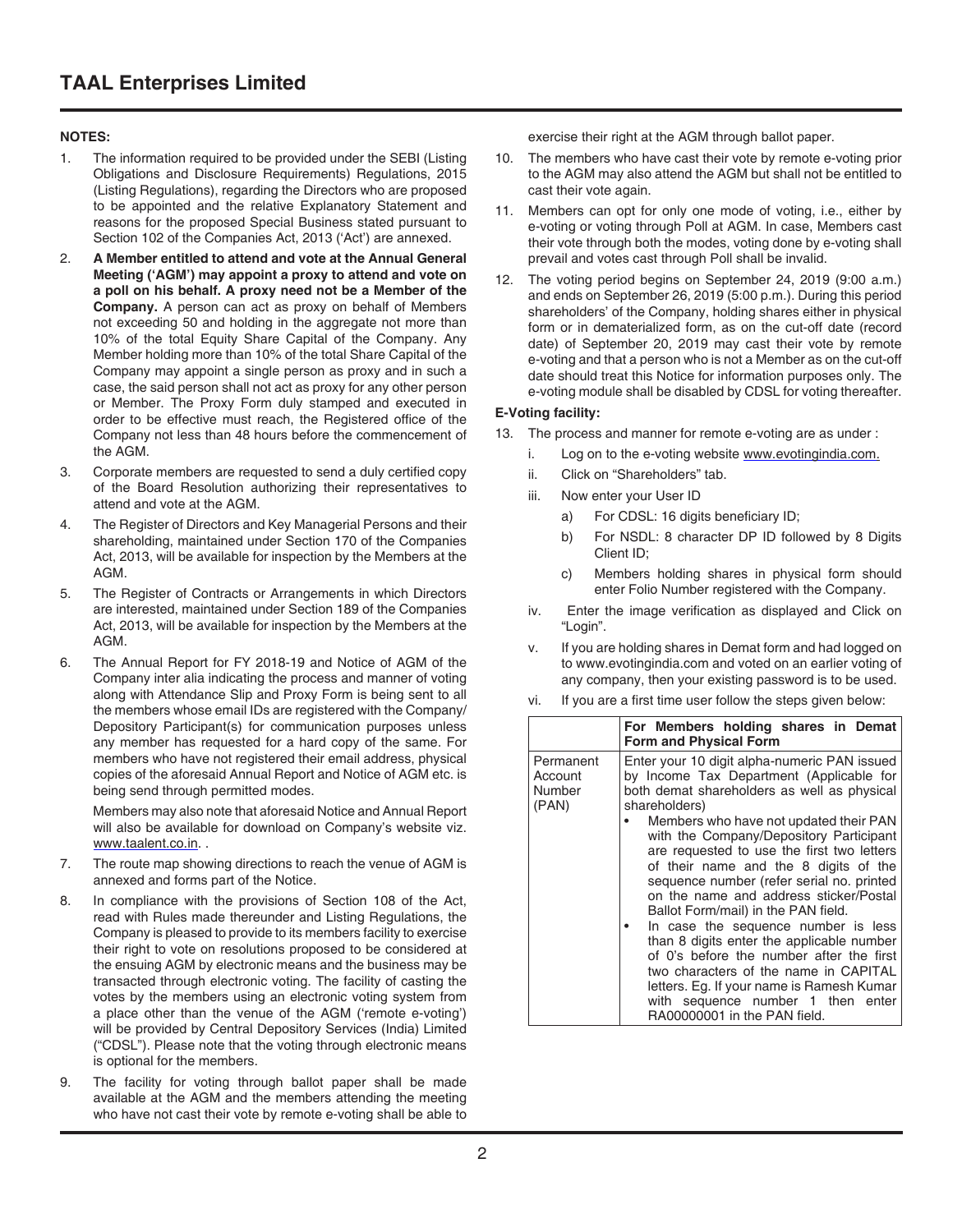| Dividend            | Enter the Dividend Bank Details or Date of                                                                                                                                                     |
|---------------------|------------------------------------------------------------------------------------------------------------------------------------------------------------------------------------------------|
| <b>Bank Details</b> | Birth (in dd/mm/yyyy format) as recorded in                                                                                                                                                    |
| <b>OR</b> Date of   | vour demat account or in the company records                                                                                                                                                   |
| Birth (DOB)         | in order to login.                                                                                                                                                                             |
|                     | If both the details are not recorded with<br>the depository or company please enter<br>the member id / folio number in the<br>Dividend Bank details field as mentioned<br>in instruction (iv). |

- vii. After entering these details appropriately, click on "SUBMIT" tab.
- viii. Members holding shares in physical form will then directly reach the Company selection screen. However, members holding shares in demat form will now reach 'Password Creation' menu wherein they are required to mandatorily enter their login password in the new password field. Kindly note that this password is to be also used by the demat holders for voting for resolutions of any other company on which they are eligible to vote, provided that company opts for e-voting through CDSL platform. It is strongly recommended not to share your password with any other person and take utmost care to keep your password confidential.
- ix. For Members holding shares in physical form, the details can be used only for e-voting on the resolutions contained in this Notice.
- x. Click on the EVSN of TAAL Enterprises Ltd.
- xi. On the voting page, you will see "RESOLUTION DESCRIPTION" and against the same the option "YES/ NO" for voting. Select the option YES or NO as desired. The option YES implies that you assent to the Resolution and option NO implies that you dissent to the Resolution.
- xii. Click on the "RESOLUTIONS FILE LINK" if you wish to view the entire Resolution details.
- xiii. After selecting the resolution you have decided to vote on, click on "SUBMIT". A confirmation box will be displayed. If you wish to confirm your vote, click on "OK", else to change your vote, click on "CANCEL" and accordingly modify your vote.
- xiv. Once you "CONFIRM" your vote on the resolution, you will not be allowed to modify your vote.
- xv. You can also take a print of the votes cast by clicking on "Click here to print" option on the Voting page.
- xvi. If a demat account holder has forgotten the changed login password then Enter the User ID and the image verification code and click on Forgot Password & enter the details as prompted by the system.
- **xvii. Shareholders can also cast their vote using CDSL's mobile app m-Voting available for android based mobiles. The m-Voting app can be downloaded from Google Play Store. Apple and Windows phone users can download the app from the App Store and the Windows Phone Store respectively. Please follow the instructions as prompted by the mobile app while voting on your mobile.**
- xviii. **Note for Non Individual Shareholders and Custodians**
	- a. Non-Individual shareholders (i.e. other than Individuals, HUF, NRI etc.) and Custodian are

required to log on to www.evotingindia.com and register themselves as Corporates.

- b. A scanned copy of the Registration Form bearing the stamp and sign of the entity should be emailed to helpdesk.evoting@cdslindia.com.
- c. After receiving the login details a Compliance User should be created using the admin login and password. The Compliance User would be able to link the account(s) for which they wish to vote on.
- d. The list of accounts linked in the login should be mailed to helpdesk.evoting@cdslindia.com and on approval of the accounts they would be able to cast their vote.
- e. A scanned copy of the Board Resolution and Power of Attorney (POA) which they have issued in favour of the Custodian, if any, should be uploaded in PDF format in the system for the scrutinizer to verify the same.
- xix. In case you have any queries or issues regarding e-voting, you may refer the Frequently Asked Questions ("FAQs") and e-voting manual available at www. evotingindia.com, under help section or write an email to helpdesk.evoting@cdslindia.com.

#### **In case of members receiving the physical copy:**

- A. Please follow all steps from Sl. No. (i) to Sl. No. (xix) above to cast vote.
- B. The voting period beings on September 24, 2019 and ends on September 26, 2019. During this period shareholders' of the Company, holding shares either in physical form or in dematerialized form, as on the cut-off date (record date) of September 20, 2019, may cast their vote electronically. The e-voting module shall be disabled by CDSL for voting thereafter.
- C. In case you have any queries or issues regarding e-voting, you may refer the Frequently Asked Questions ("FAQ's") and e-voting manual available at www.evotingindia.com under help section or write an email to helpdesk.evoting@ cdslindia.com.
- 14. The Board of Directors have appointed Mr. A. Rengarajan, Practicing Company Secretary, to act as scrutinizer to scrutinize voting at AGM & remote e-voting process in a fair and transparent manner.
- 15. The Chairman shall, at the AGM, at the end of discussions on the resolution on which voting is to be held , allow voting with the assistance of Scrutinizer by use of Ballot Paper for all those members who are present at the AGM but have not cast their votes by availing the remote e-voting facility.
- 16. The Scrutinizer shall after the conclusion of voting at the general meeting, will count the votes cast at the meeting and thereafter unblock the votes cast through remote e-voting in the presence of at least two witnesses not in the employment of the Company and shall make, not later than 48 hours of the conclusion of AGM, a consolidated scrutinizer's report of the total votes cast in favour or against, if any, to the Chairman or person authorised by him in writing, who shall countersign the same & declare the result of the voting forthwith.
- 17. The results declared along-with the report of Scrutinizer shall be placed on the website of the Company viz. www.taalent.co.in and on the website of CDSL viz. www.evotingindia.com. The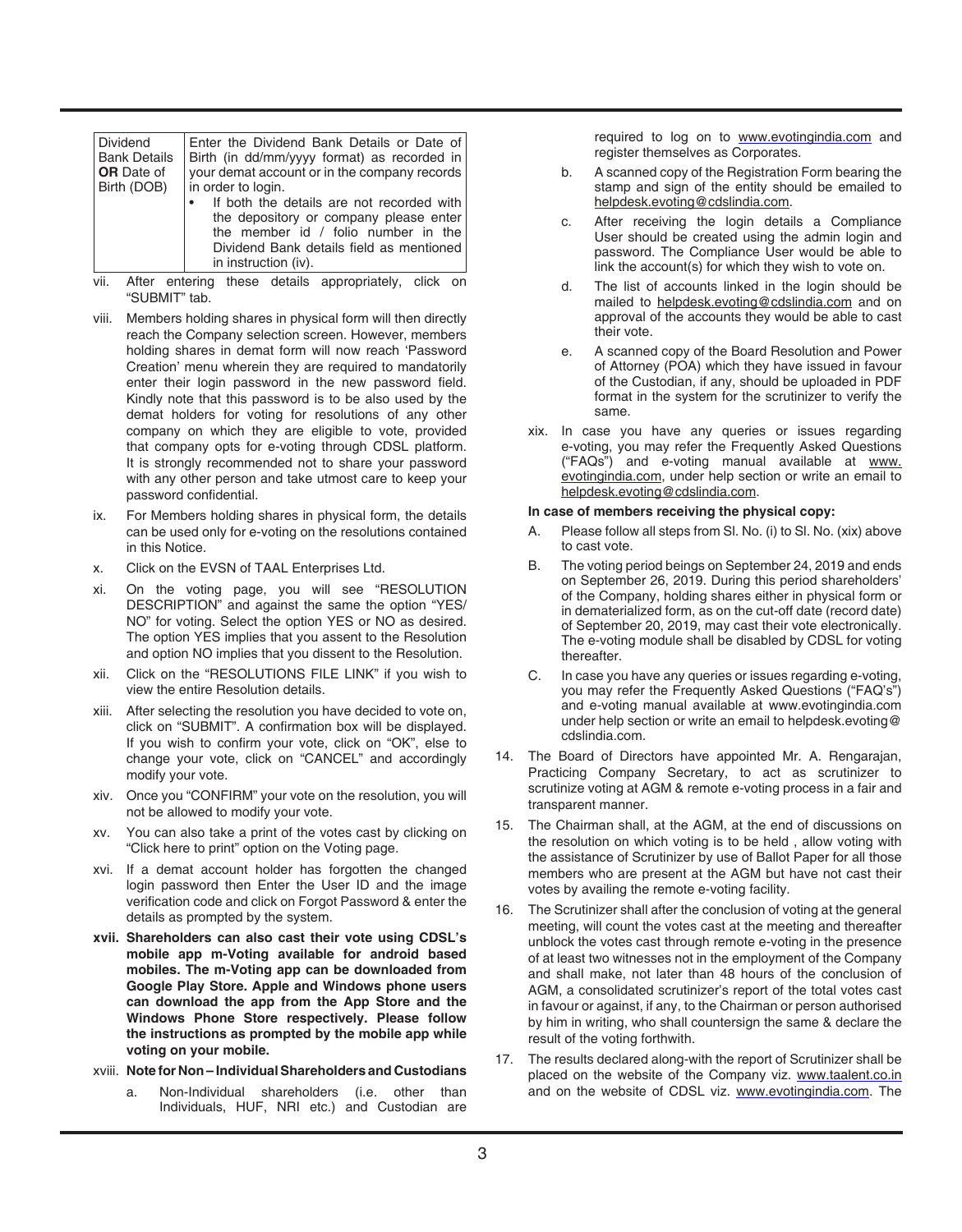results shall also be immediately forwarded to the BSE Limited.

- 18. The documents, if any, referred to in the accompanying Notice and Explanatory Statement shall be open for inspection at the Registered office of the Company during normal business hours (9.00 am IST to 5.00 pm IST) on all working days except Saturdays, upto and including the date of AGM.
- 19. Members are further requested to :
	- Intimate changes, if any, in their registered address/bank mandate and email address to the R&T Agent for shares held in physical form and to their respective Depository Participants for shares held in Demat form.
	- Quote Ledger folio number/ DP ID/ Client ID in all the correspondence with the Company or its R&T Agent.
	- Intimate about consolidation of folios to the R&T Agent, if your shareholding is under multiple folios.
	- Note that as per SEBI/Stock Exchange guidelines the shares of the Company are traded compulsorily in demat form. As per the guideline issued by SEBI there are no Demat Account opening charges. In view of this members are requested to convert their physical share certificate into Demat form.
	- Note that as per SEBI Notification dated June 08, 2018 shares in physical form will not be transferred after 31st March, 2019. Hence, it is advised in our interest to get your shares converted into Demat form at the earliest.
	- Bring their copies of the Annual Report and Attendance Slip at the AGM.
	- Note that Company has designated an exclusive e-mail id viz. secretarial@taalent.co.in to enable investors to register their complaints, if any.

#### **EXPLANATORY STATEMENT PURSUANT TO SECTION 102 OF THE COMPANIES ACT, 2013**

#### **Item No. 4**

The Board of Directors, through a circular resolution approved by the majority of the director on October 11, 2018 had appointed Mr. Arvind Nanda (DIN: 01846107) as Additional Director of the Company in the category of Independent Director.

He meets the criteria of independence as provided under Section 149(6) of the Act and the Rules made thereunder and The Securities and Exchange Board of India (Listing Obligations and Disclosure Requirements) Regulations, 2015. He is not disqualified from being appointed as director in terms of Section 164 of the Act. He has consented to act as such director. In the opinion of the Board, he fulfills the conditions specified in the Act for appointment as an Independent Director.

The Company has received a notice in writing pursuant to provision of Section 160 of the Act and the Rules made thereunder, regarding candidature Mr. Arvind Nanda for the office of Director.

The terms and conditions of appointment of Independent Director will be open for inspection at the Registered Office of the Company by any member during normal working hours.

The Board considers that his association would be of immense benefit to the Company and it is desirable to avail his services as an Independent Director.

Brief resume of Mr. Arvind Nanda is attached and forms part of this Notice.

The Board recommends the resolution set out at Item No.4 for the approval of members to be passed as an Ordinary Resolution.

Except Mr. Arvind Nanda, none of the Directors, Key Managerial Personnel of the Company and their relatives is, in any way, concerned or interested financially or otherwise in the said resolution.

#### **Item No. 5 & 6**

The Board of Directors, in its meeting held on September 28, 2018 had appointed Mr. Salil Taneja (DIN: 00328668) as an Additional Director of the Company in the category of Executive (Non Independent Director).

Mr. Taneja has more than 29 years' experience in Aviation business. He holds a Bachelor's degree in Mechanical Engg. from Case Western Reserve University, Ohio, USA and Masters in Business Management specialized in finance and marketing from Yale University, USA. He is serving on the Board of Directors of Taneja Aerospace and Aviation Limited (TAAL).

The Board at the meeting held on September 28, 2018, on the recommendation of the Nomination & Remuneration Committee, has appointed Mr. Salil Taneja as Whole Time Director subject to the approval of the members in General Meeting for a period of two years with effect from October 01, 2018.

#### **(1) Tenure**

Mr. Salil Taneja will hold office as a Whole Time Director for a period of two (2) years from October 1, 2018 to September 30, 2020.

#### **(2) Remuneration**

In terms of Schedule V to the Companies Act, 2013 read together with Section 196, 197, 198, 203 and other applicable provisions of the Companies Act, 2013, and subject to the approval by the Members of the Company in General Meeting and subject to other approvals, as may be required, the Whole Time Director shall be paid the following remuneration:

#### A. **Salary:**

The total consolidated monthly salary of the Whole Time Director w.e.f October 1, 2018 shall be Rs. 10,00,000/- till March 31, 2019 as cost to the Company and subject to deduction of TDS as per Income Tax Act 1961. With effect from April 01, 2019 the total consolidated monthly salary of the Whole Time Director shall be Rs. 183,000/- as cost to the Company and subject to deduction of TDS as per Income Tax Act 1961

#### B. **Other Benefits :**

The Whole-time Director shall also be entitled to the following:

- (i) Company Car for official use
- (ii) Telephone at residence for official use
- C. The Whole-time Director shall also be entitled to the following perquisites which shall not be included in the computation of the ceiling on remuneration specified herein above:
	- a) Gratuity at the rate of 15 days salary for each completed year of service subject to the provisions of Payment of Gratuity Act, 1972.
	- b) Earned Leave as per rules of the Company.
	- c) Encashment of leave at the end of the tenure as per the rules of the Company.
	- d) Reimbursement of Mobile expenses for official use and business purposes.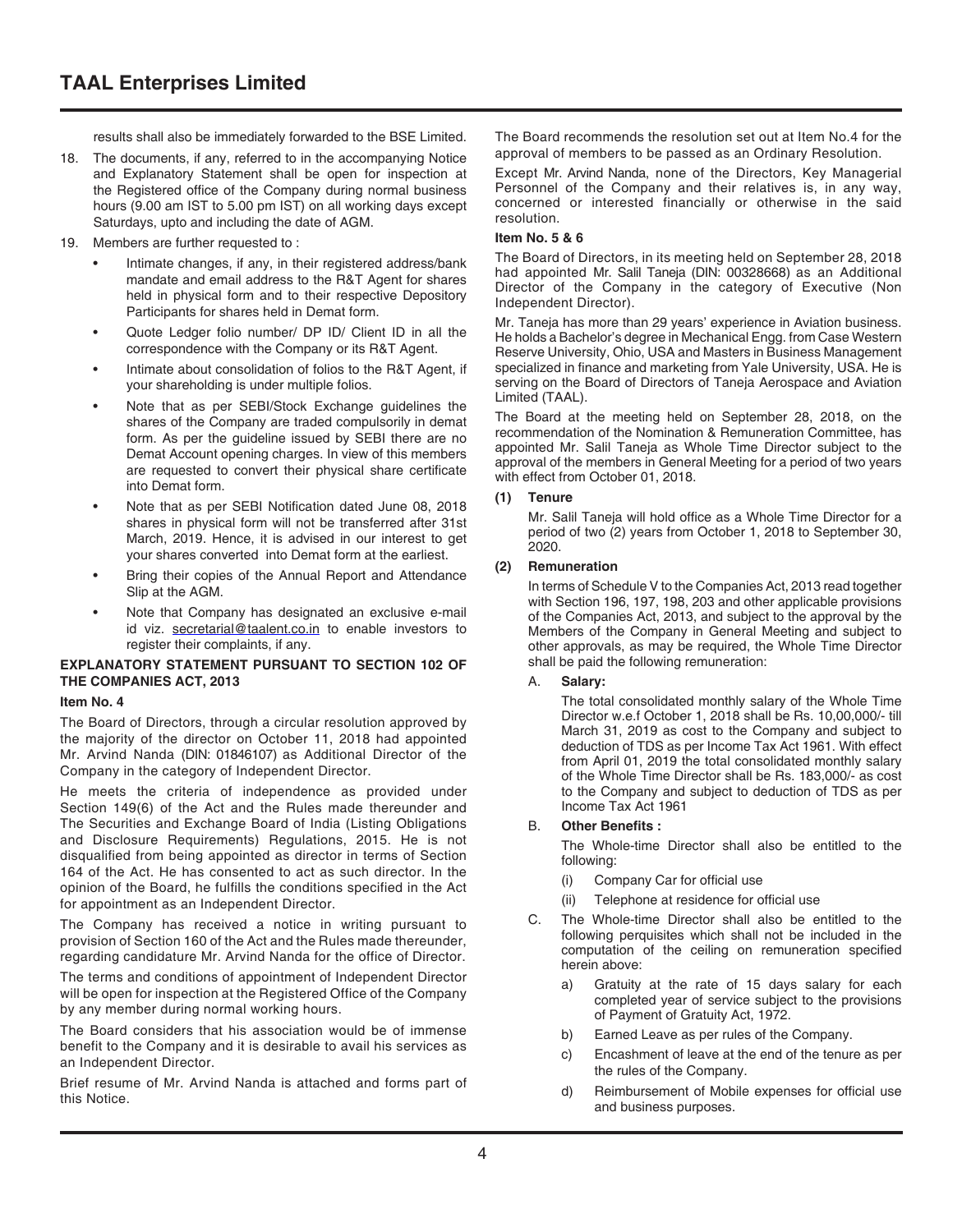#### **Remuneration in the event of loss or inadequacy of Profits:**

Notwithstanding anything contained herein, in the event of any loss, absence or inadequacy of profits (as provided in Schedule V to the Act) of the Company in any financial year, during the term of office of the Whole-time Director under this Agreement, the remuneration by way of salary, perquisites and other benefits shall not, without the approval of the Central Government (if required) exceed the limits prescribed under the Schedule V to the Act (including any statutory modifications or re-enactment thereof, for time being in force).

The aforesaid terms and conditions are subject to approval of the Members and such other approvals as may be required.

Additional information required under Schedule VI of the Companies Act, 20 I 3 forms part of this Notice.

Brief resume of Mr. Salil Taneja is attached and forms part of this Notice.

Accordingly, the Board recommends the resolution as set out in Item No. 5 and 6 for approval of the Shareholders of the Company to be passed as a Special Resolution.

Except Mr. Salil Taneja and Mrs. Rahael Shobhana Joseph none of the Directors, Key Managerial Personnel of the Company and their relatives is, in any way, concerned or interested financially or otherwise in the said resolution.

#### **DETAILED PROFILE OF THE DIRECTORS SEEKING APPOINTMENT IS AS UNDER:**

| Name of Director                                                                    | <b>Mr. Arvind Nanda</b>                                                                                                                                                                                                                                                                                                                                                                                             | Mr. Salil Taneja                                                                                                                                                                                                               | <b>Mrs. Rahael Shobhana</b><br>Joseph                                                                                                                                                            |
|-------------------------------------------------------------------------------------|---------------------------------------------------------------------------------------------------------------------------------------------------------------------------------------------------------------------------------------------------------------------------------------------------------------------------------------------------------------------------------------------------------------------|--------------------------------------------------------------------------------------------------------------------------------------------------------------------------------------------------------------------------------|--------------------------------------------------------------------------------------------------------------------------------------------------------------------------------------------------|
| Age                                                                                 | 66                                                                                                                                                                                                                                                                                                                                                                                                                  | 52                                                                                                                                                                                                                             | 42                                                                                                                                                                                               |
| Qualification                                                                       | Graduate<br>Production<br>in<br>Engineering<br>from<br>PEC.<br>Chandigarh and MBA from IIM<br>Bangalore                                                                                                                                                                                                                                                                                                             | B. Sc. in Mechanical Engg.<br>from Case Western Reserve<br>University,<br>Ohio.<br><b>USA</b><br><b>Business</b><br>and Masters<br>in<br>specialised<br>Management<br>in<br>finance and marketing from<br>Yale University, USA | B. Sc. Management                                                                                                                                                                                |
| Date of Re-appointment/ Appointment                                                 | October 11, 2018                                                                                                                                                                                                                                                                                                                                                                                                    | September 28, 2018                                                                                                                                                                                                             | September 27, 2019                                                                                                                                                                               |
| Category                                                                            | Non-Executive Independent<br><b>Director</b>                                                                                                                                                                                                                                                                                                                                                                        | <b>Whole Time Director</b>                                                                                                                                                                                                     | Non-Executive Non-<br>Independent Director                                                                                                                                                       |
| Experience and Expertise in specific<br>functional Area                             | Mr. Nanda has held senior<br>management<br>positions<br>in<br>reputed companies in the course<br>of over 30 years of experience<br>Automotive, Aviation &<br>in<br>Engineering industry. He has<br>served as the Joint Managing<br>Director on the Board of Jessop<br>& Company at Kolkata in 2008<br>- 2009. From 1998 till 2003<br>he was associated with the<br>Company as its Joint Managing<br><b>Director</b> | Mr. Salil Taneja has been<br>with<br>associated<br>Taneja  <br>Aerospace and Aviation Limited<br>and has valuable experience in<br>the aviation business.                                                                      | Associated with Group CSR<br>Activities & other social<br>activities                                                                                                                             |
| Relationship with other Directors and<br><b>KMP</b> of the Company                  | None                                                                                                                                                                                                                                                                                                                                                                                                                | Spouse of Mrs. Rahael Shobana<br>Joseph, Director                                                                                                                                                                              | Spouse of Mr. Salil Taneja,<br><b>Whole Time Director</b>                                                                                                                                        |
| Equity Shareholding of Directors as on 2<br>March 2019                              |                                                                                                                                                                                                                                                                                                                                                                                                                     | 1200                                                                                                                                                                                                                           | Nil                                                                                                                                                                                              |
| Directorships held in other Companies                                               | Taneja Aerospace and Aviation<br>Ltd                                                                                                                                                                                                                                                                                                                                                                                | 1.<br>Prime Surgical Centers pvt.<br>Ltd.<br>2.<br>Taal Tech India Pvt. Ltd<br>3. Taneja Aerospace &<br>Aviation Ltd.                                                                                                          | Taneja Aerospace and Aviation<br>Limited                                                                                                                                                         |
| Memberships<br>Chairmanship<br>$\sqrt{2}$<br><b>Committees of Limited Companies</b> | of Taneja Aerospace and Aviation   Nil<br>Int<br>1. Audit Committee<br>(Chairman)<br>2. Stakeholders Relationship<br>Committee (Member)<br>Nomination and<br>3.<br><b>Remuneration Committee</b><br>(Chairman)                                                                                                                                                                                                      |                                                                                                                                                                                                                                | Taneja Aerospace and Aviation<br>Ltd.<br>1. Stakeholder Relationship<br>Committee (Chairperson)<br>2. Nomination and<br><b>Remuneration Committee</b><br>(Member)<br>3. Audit Committee (Member) |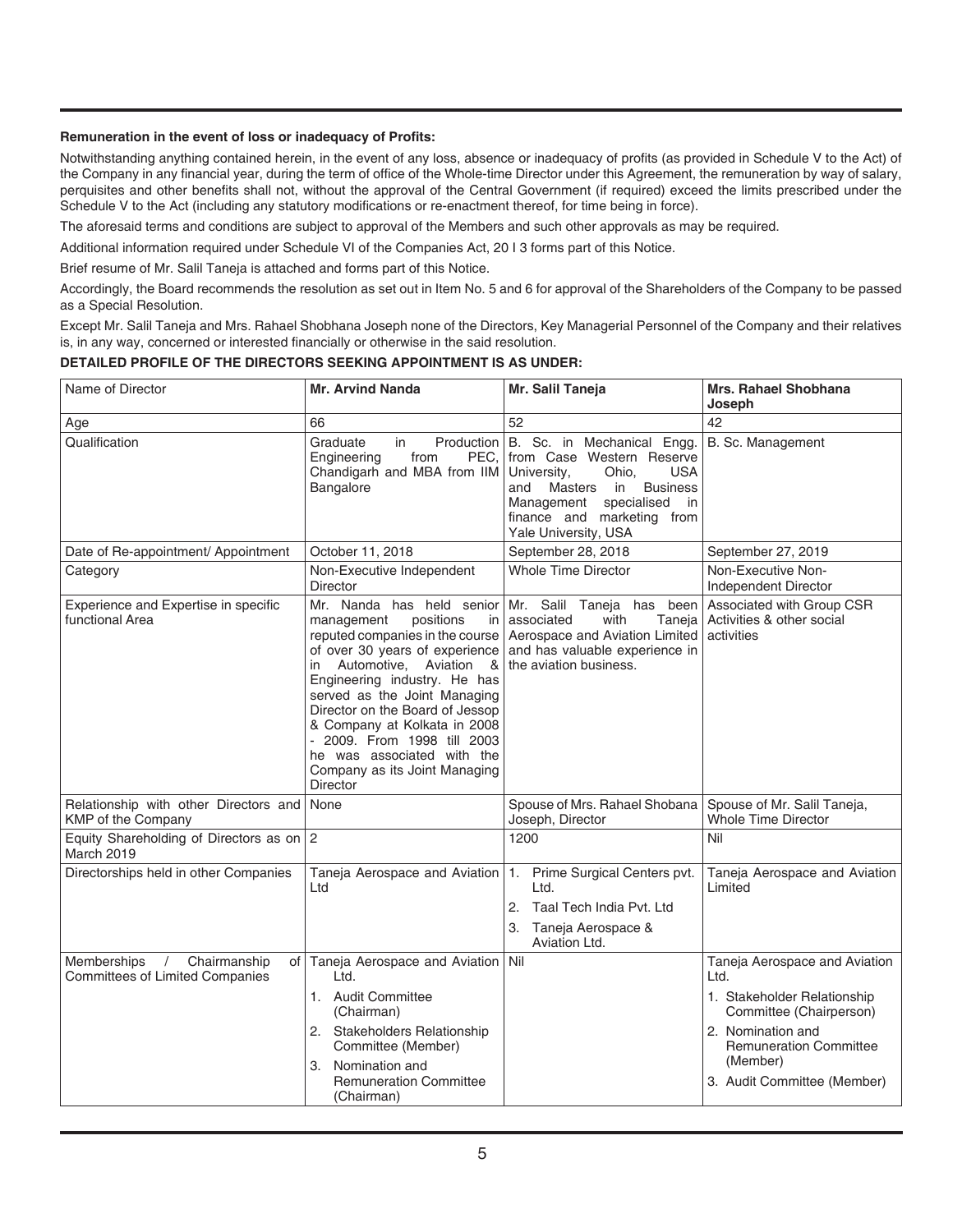## **THE STATEMENT CONTAINING ADDITIONAL INFORMATION AS REQUIRED UNDER SCHEDULE V TO THE ACT**

#### **I. GENERAL INFORMATION**

- 1. Nature of the Industry: The Company is in the business of Aviation.
- 2. Date or expected date of commercial production: NA
- 3. In case of new companies, expected date of commencement of activities as per project approved by financial institutions appearing in the prospectus: Not applicable.
- 4. Financial performance based on given indicators as per published audited financial results for the year ended March 31, 2019:

| <b>Particulars</b>          | Rs. In Lakhs |
|-----------------------------|--------------|
| Total Income                | 2.114.11     |
| Net Profit/(Loss) after tax | 1.236.02     |
| Total expenditure           | 878.09       |

# 7. Foreign investments or collaborators, if any – NIL

# **II. INFORMATION ABOUT THE APPOINTEE**

| <b>Particulars</b>                                                                                                                                                                                                  | Mr. Salil Taneja                                                                                                                                                                                                                                                                                                                                                                                                 |         |             |
|---------------------------------------------------------------------------------------------------------------------------------------------------------------------------------------------------------------------|------------------------------------------------------------------------------------------------------------------------------------------------------------------------------------------------------------------------------------------------------------------------------------------------------------------------------------------------------------------------------------------------------------------|---------|-------------|
| Background details                                                                                                                                                                                                  | Mr. Salil Taneja, aged around 52 years has been associated with the<br>Company since September 28, 2018 as its director.                                                                                                                                                                                                                                                                                         |         |             |
| Past Remuneration received from the Company:<br><b>Financial Year</b>                                                                                                                                               | 2016-17                                                                                                                                                                                                                                                                                                                                                                                                          | 2017-18 | $2018 - 19$ |
| Salary and Perquisite                                                                                                                                                                                               | Nil                                                                                                                                                                                                                                                                                                                                                                                                              | Nil     | 60 lacs     |
| Recognition or awards                                                                                                                                                                                               | The Company has no information about it                                                                                                                                                                                                                                                                                                                                                                          |         |             |
| Job Profile and his suitability                                                                                                                                                                                     | As the Whole-time Director Mr. Salil Taneja would be responsible for all<br>the operations and affairs of the Company. Taking into consideration his<br>qualification and expertise in relevant fields, the Board is of the opinion that<br>he is suited for the responsibilities assigned to him<br>The details of Remuneration to he paid are contained in the Explanatory<br>Statement annexed to the Notice. |         |             |
| Remuneration proposed                                                                                                                                                                                               |                                                                                                                                                                                                                                                                                                                                                                                                                  |         |             |
| Comparative remuneration profile with respect to industry,<br>size of the company, profile of the position and person (<br>in case of expatriates the relevant details would be w.r.t<br>the country of his origin) | The Company has no information to offer but having regard to the versatile<br>experience, performance and responsibility of the position held by him,<br>the Board of Directors is of the opinion that the proposed remuneration is<br>reasonable.                                                                                                                                                               |         |             |
| Pecuniary relationship directly or indirectly with the<br>company or relationship with the managerial personnel,                                                                                                    | Remuneration details of Mr. Salil Taneja are provided in the Explanatory<br>Statement.                                                                                                                                                                                                                                                                                                                           |         |             |
| if any.                                                                                                                                                                                                             | Mr. Salil Taneja is a member of the Promoter Group and is not related<br>2.<br>to any of its directors or any other managerial personnel except Mrs.<br>Rahael Shobhana Joseph                                                                                                                                                                                                                                   |         |             |

#### **III. OTHER INFORMATION**

#### **1. Reasons of loss or inadequate profits**.

The profitability of the Company is affected as the company is dependant on the demand for charter services from the corporate sector and high net worth individuals. Also the profitability is affected due to the unexpected grounding of aircraft and non availability of pilot.

#### **2. Steps taken or proposed to be taken for improvemen**t.

The Company has stepped up its marketing initiative to attract new clients and to ensure that the existing customers are retained. Various incentives are being offered to the pilot to ensure his availability within the DGCA regulations.

#### **3. Expected increase in productivity and profits in measurable terms**

While the Company's performance is expected to improve in future years on the back of new marketing initiatives launched, the future profitability cannot be predicted accurately.

#### **IMPORTANT COMMUNICATION TO MEMBERS**

Pursuant to the provisions of the Companies Act, 2013, the Central Government has taken "Green Initiative" by allowing companies to serve notice/ documents including Annual Reports by e-mail to its members. This will also ensure prompt receipt of communication and avoid loss in postal transit. The members can also download these documents from the Company's website i.e. www.taalent. co.in. To support this "Green Initiative" in full measure, members who have not registered/ updated their email addresses so far, are requested to register/ update their e-mail addresses by sending e-mail to pune@linkintime.co.in with subject as **'E-mail for Green Initiative'** mentioning their Folio No./ Client ID. Members holding shares in Demat form may register/ update their e-mail addresses with the Depository through their concerned Depository Participant(s).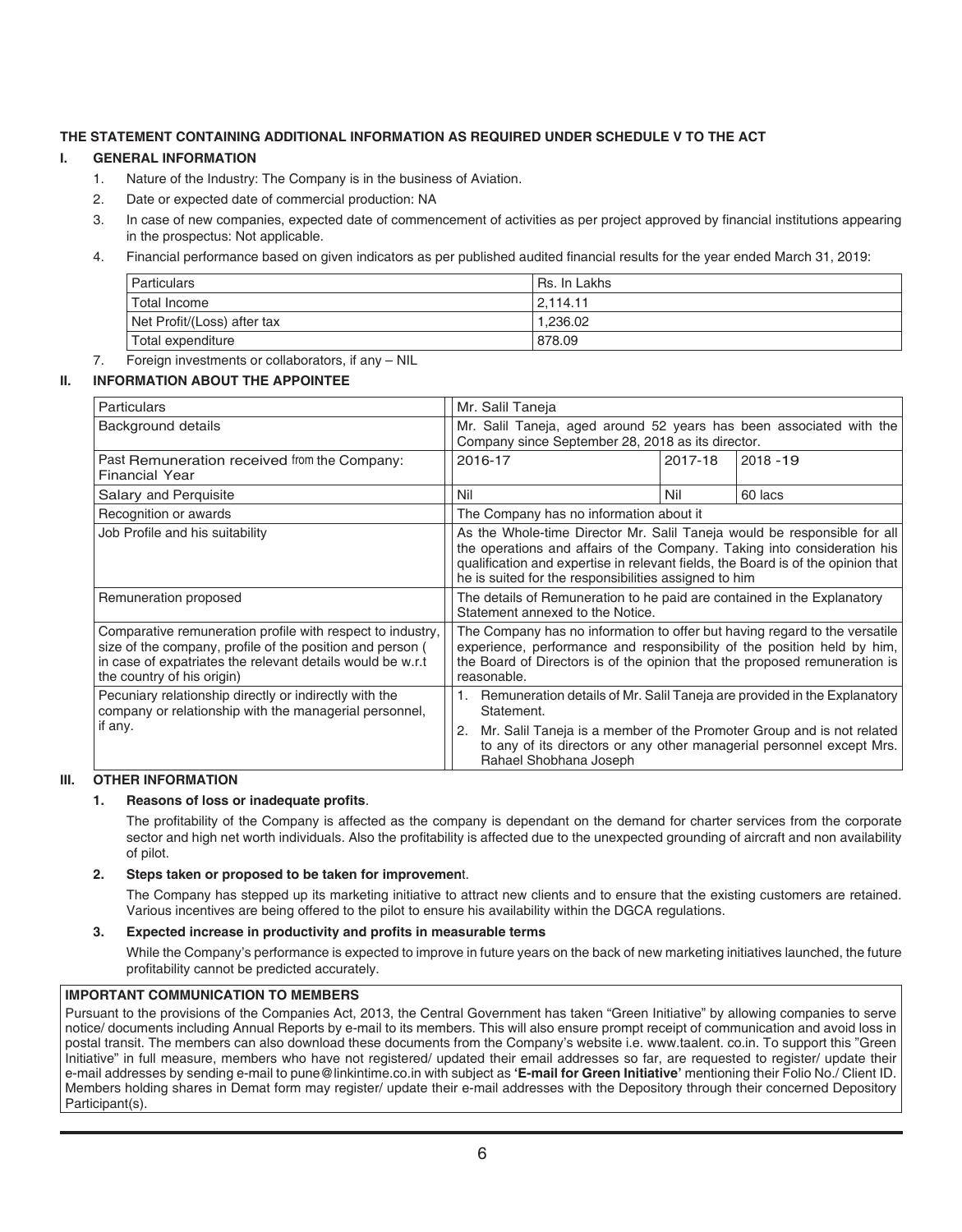# **TAAL Enterprises Limited**

Reg. Office: 2nd Floor, MMPDA Towers, 184, Royapettah High Road, Chennai - 600014 Phone: +91-44 4350 8393, Website: www.taalent.co.in; E-mail: secretarial@taalent.co.in CIN: L62200TN2014PLC096373

# **5th Annual General Meeting Proxy Form**

[Pursuant to section 105(6) of the Companies Act, 2013 and rule (19)(3) of the Companies (Management and Administration) Rules, 2014]

**Name of Member(s):**

**Registered Address:**

**E-mail Id:**

**Folio No./Client Id:**

**DP ID:**

I/ We, being the member(s), holding ............. shares of the above named company, hereby appoint:

| Name:                                                                                                                                                                                                | Address:-  |                    |
|------------------------------------------------------------------------------------------------------------------------------------------------------------------------------------------------------|------------|--------------------|
|                                                                                                                                                                                                      |            | , or failing him , |
| Name:                                                                                                                                                                                                |            |                    |
| E-mail ld: <b>E-mail ld: E-mail ld: E-mail ld: E-mail ld: E-mail ld: E-mail ld: E-mail ld: E-mail ld: E-mail ld: E-mail ld: E-mail ld: E-mail ld: E-mail ld: E-mail ld: E-mail ld: E-mail ld: E-</b> |            | , or failing him,  |
| Name:<br>the control of the control of the control of the control of                                                                                                                                 | Address:-_ |                    |

E-mail Id: , Signature: , or failing him ,

as my/ our proxy to attend and vote (on a poll) for me/ us and on my/ our behalf at the **ANNUAL GENERAL MEETING** of the Company, to be held on Friday, September 27, 2019 at 12.30 pm at Hotel Regenta Central Deccan, #36, Royapettah High Road, Chennai 600014 and at any adjournment thereof in respect of such resolutions as are indicated below:

| <b>Resolution</b><br>No. | <b>Resolutions</b>                                                                                                                                                                                                                                                                                     | Vote (Optional-See Note 2) |         |  |
|--------------------------|--------------------------------------------------------------------------------------------------------------------------------------------------------------------------------------------------------------------------------------------------------------------------------------------------------|----------------------------|---------|--|
|                          |                                                                                                                                                                                                                                                                                                        | For                        | Against |  |
| <b>Ordinary Business</b> |                                                                                                                                                                                                                                                                                                        |                            |         |  |
| 1.                       | To receive, consider and adopt:<br>the Audited Financial Statement of the Company for the Financial year ended March 31,<br>a.<br>2019 together with Reports<br>the Audited Consolidated Financial Statement of the Company for the Financial year<br>b.<br>ended March 31, 2019 together with Report. |                            |         |  |
| 2                        | To confirm the Interim Dividend of Rs. 10/- per Equity Share declared as the Final Dividend<br>for the Financial Year 2018-19.                                                                                                                                                                         |                            |         |  |
| 3                        | Appointment of Director in place of Mrs. Rahael Shobhana Joseph (DIN: 02427554), who<br>retires by rotation and being eligible, offers herself for re-appointment                                                                                                                                      |                            |         |  |
| <b>Special Business</b>  |                                                                                                                                                                                                                                                                                                        |                            |         |  |
|                          | Appointment of Mr. Arvind Nanda as an Independent Director                                                                                                                                                                                                                                             |                            |         |  |
| 5                        | Appointment of Mr. Salil Taneja as Director liable to retire by rotation                                                                                                                                                                                                                               |                            |         |  |
| 6                        | Appointment of Mr. Salil Taneja as Whole Time Director                                                                                                                                                                                                                                                 |                            |         |  |

Signed this .................. day of ......................... 2019.

Signature of shareholder :

Signature of Proxy holder(s) :

**Note:**

1. **This form of proxy in order to be effective should be duly completed and deposited at the Registered Office of the Company, not less than 48 hours before the commencement of the Meeting.**

Affix Re 1/- Revenue Stamp

2. It is optional to put '√' in the appropriate column against the Resolutions indicated in the Box. If you leave the 'For' or 'against' column blank against any or all Resolutions, your Proxy will be entitled to vote in the manner as he/she thinks appropriate.

3. For Resolutions, Explanatory Statements, please refer to the Notice of the 5<sup>th</sup>Annual General Meeting.

4. Please complete all details including details of member(s) in above box before submission.